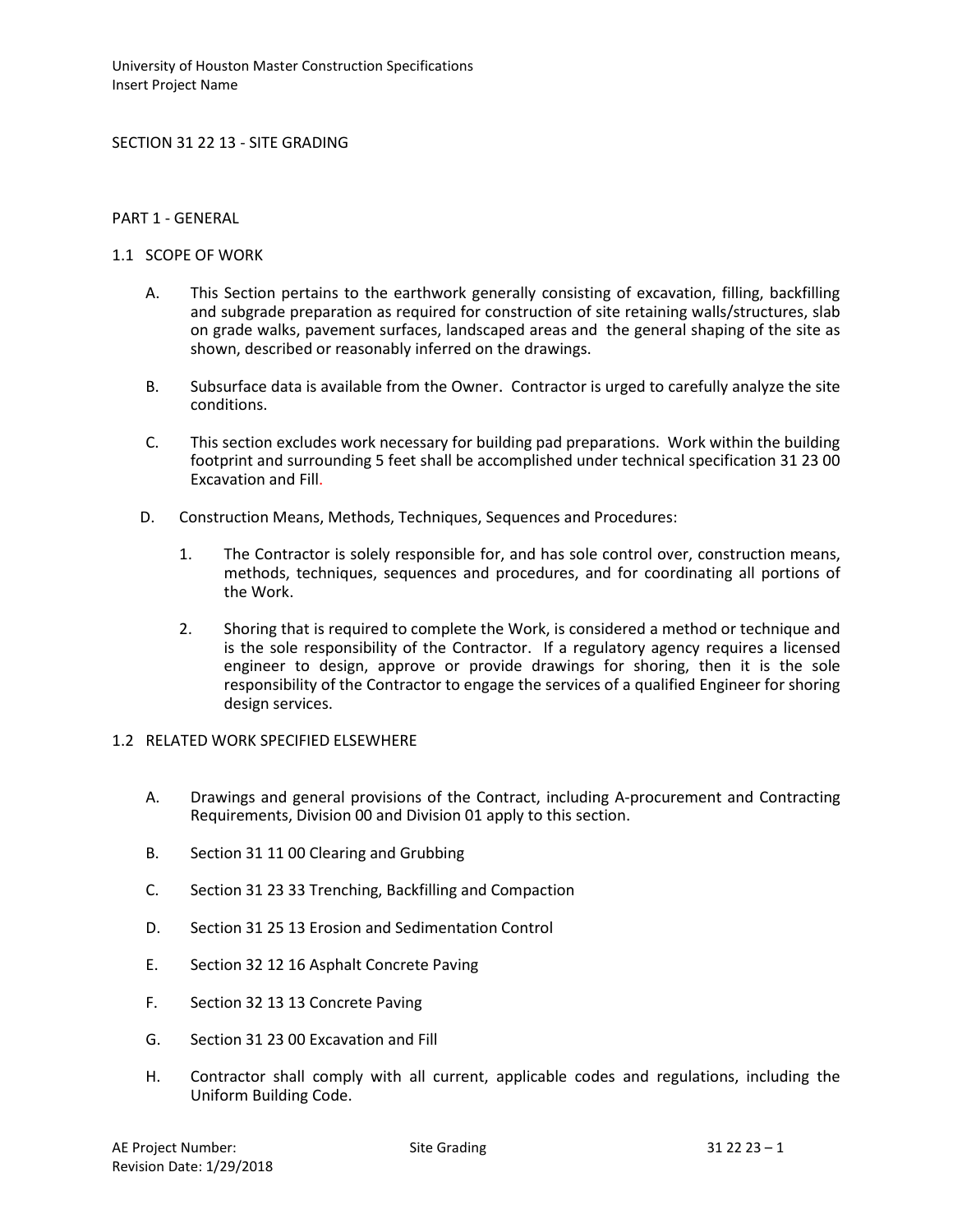- I. Contractor shall comply as applicable with Standard Specifications for Public Works Construction, Current Edition, including all site-specificCity and County Amendments (herein after referred to as "Standard Specifications").
- J. Geotechnical Data: Subsurface data is available from the Owner. Contractor is urged to carefully analyze the site conditions.

### 1.3 PERMITS

A. Prior to commencement of work, the Contractor shall be responsible for obtaining, at the contractors own expense unless otherwise specified in the Contract, Supplementary or General Conditions, all construction permits necessary to complete the site grading according to the plans and specifications.

### 1.4 APPLICABLE PUBLICATIONS

- A. The following specifications of the latest issue listed below, but referred to thereafter by basic designation only, form a part of this specification to the extent required by the references thereto.
	- 1. Texas Department of Transportation 2004 Standard Specifications for Construction of Highways, Streets and Bridges (TxDOT).
	- \*2. American Society for Testing and Materials (ASTM).
		- a. D 698 Laboratory Compaction Characteristics of Soil Using Standard Effort.
		- b. D 1556 Density & Unit Weight of Soil in Place by the Sand-Cone Method.
		- c. D 1557 Laboratory Compaction Characteristics of Soil Using Modified Effort.
		- d. D 4253 Maximum Index Density & Unit Weight of Soils using a Vibratory Table.
		- e. D 4254 Minimum Index Density & Unit Weight of Soils in Calculation of Relative Density.
		- f. D 2922 Density of Soil and Soil-Aggregate in Place by Nuclear Methods (Shallow Depths)

#### 1.5 PROTECTION OF EXISTING UTILITIES AND ADJACENT WORK

- A. Prior to earthwork operations, existing utilities, facilities and permanent objects to remain shall be located and adequately protected. Contractor shall contact the local utility coordinating committee or the utility company involved to locate all public and private utility company lines.
- B. If unknown and uncharted utilities are encountered during excavation, promptly notify Owner and the governing utility company when determinable and wait for instructions.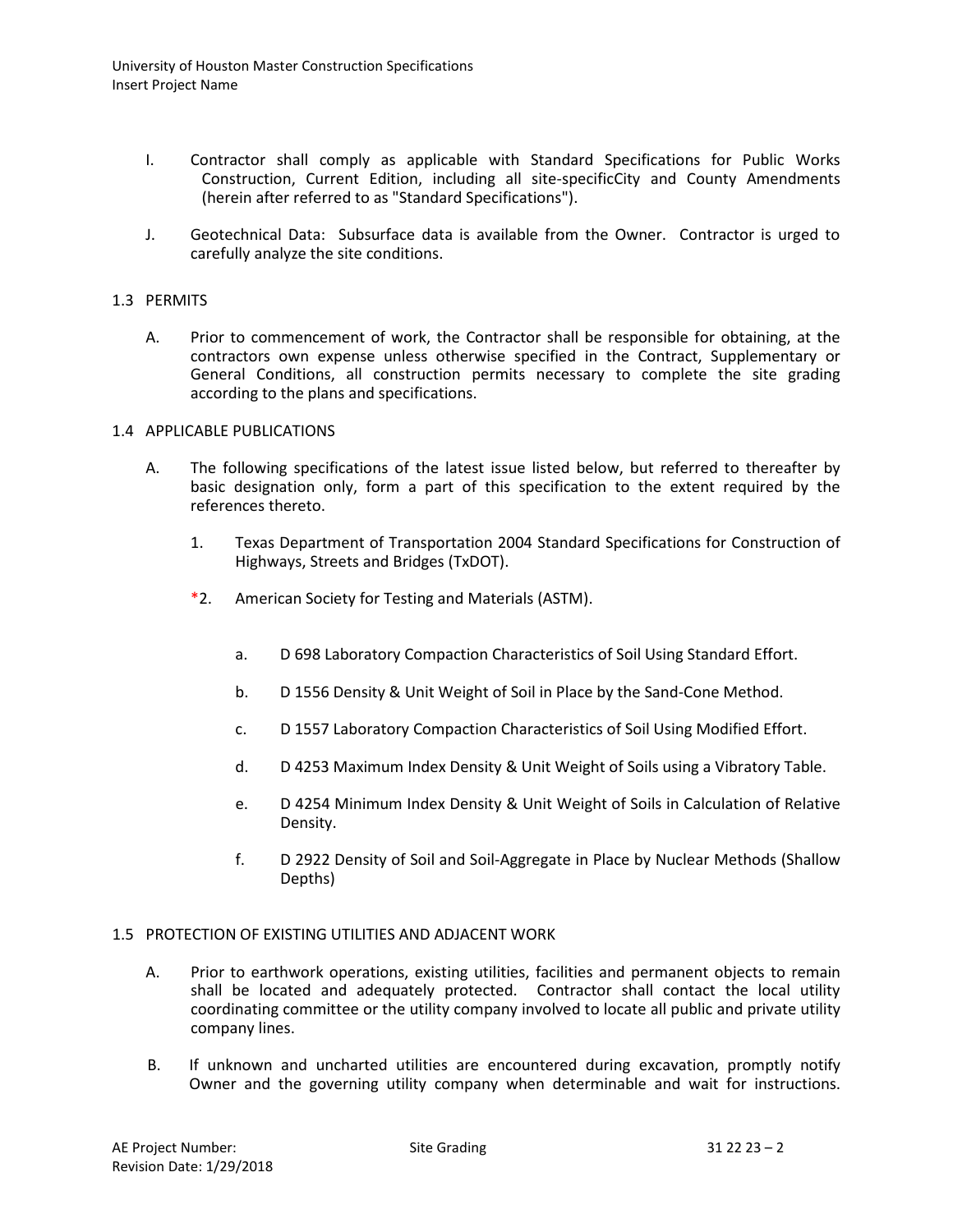Also refer to the University of Houston's Plant Operations Planned and Emergency Utility Outage Policy.

- C. For private property utilities found, if it is ascertained by Owner that such utility line has been abandoned, properly cap line at a depth approved by Owner or remove line as directed. All work to cap and remove abandoned public utilities found, must be coordinated through the governing utility company.
- D. If such unknown utilities are encountered and work is continued without contacting the Owner for instructions, and damage is caused to said utilities, Contractor shall repair, at his own expense, such damage to the satisfaction of the Owner and the Utility Company.
- E. Refer to Specification section 31 11 00 for other site related items requiring protection.

## 1.6 DEFINITIONS

- A. Excavation consists of the removal of material encountered to subgrade elevations and the reuse or disposal of materials removed.
- B. Subgrade: The uppermost surface of an excavation, including excavation for trenches, or the top surface of a fill or backfill immediately below base course, pavement, or topsoil materials.
- C. Borrow: Soil material obtained off-site when sufficient approved soil material is not available from excavations.
- D. Base Course: The layer placed between the subgrade and surface pavement in a paving system.
- E. Unauthorized excavation consists of removing materials beyond indicated subgrade elevations or dimensions without direction by the Owner's rep. Unauthorized excavation, as well as remedial work directed by the Owner's Rep shall be at the Contractor's expense.
- G. Structures: Buildings, footings, foundations, retaining walls, slabs, tanks, curbs, mechanical and electrical appurtenances, or other man-made stationary features constructed above or below ground surface.
- H. Unforeseen Excavation: Excavation of material, regardless of its character or nature, below the subgrade elevation required to construct the work as indicated on the drawings or specified herein.
- I. Geotechnical Engineer: Person or company contracted by the owner and/or through the architect to provide testing and onsite Geotechnical services during the construction schedule.

#### 1.7 QUALITY ASSURANCE

- A. Pre-Excavation Conference: Conduct conference at Project site to comply with requirements in Division 1 Section "Project Meetings."
- B. Codes and Standards: Perform earthwork complying with requirements of authorities having jurisdiction.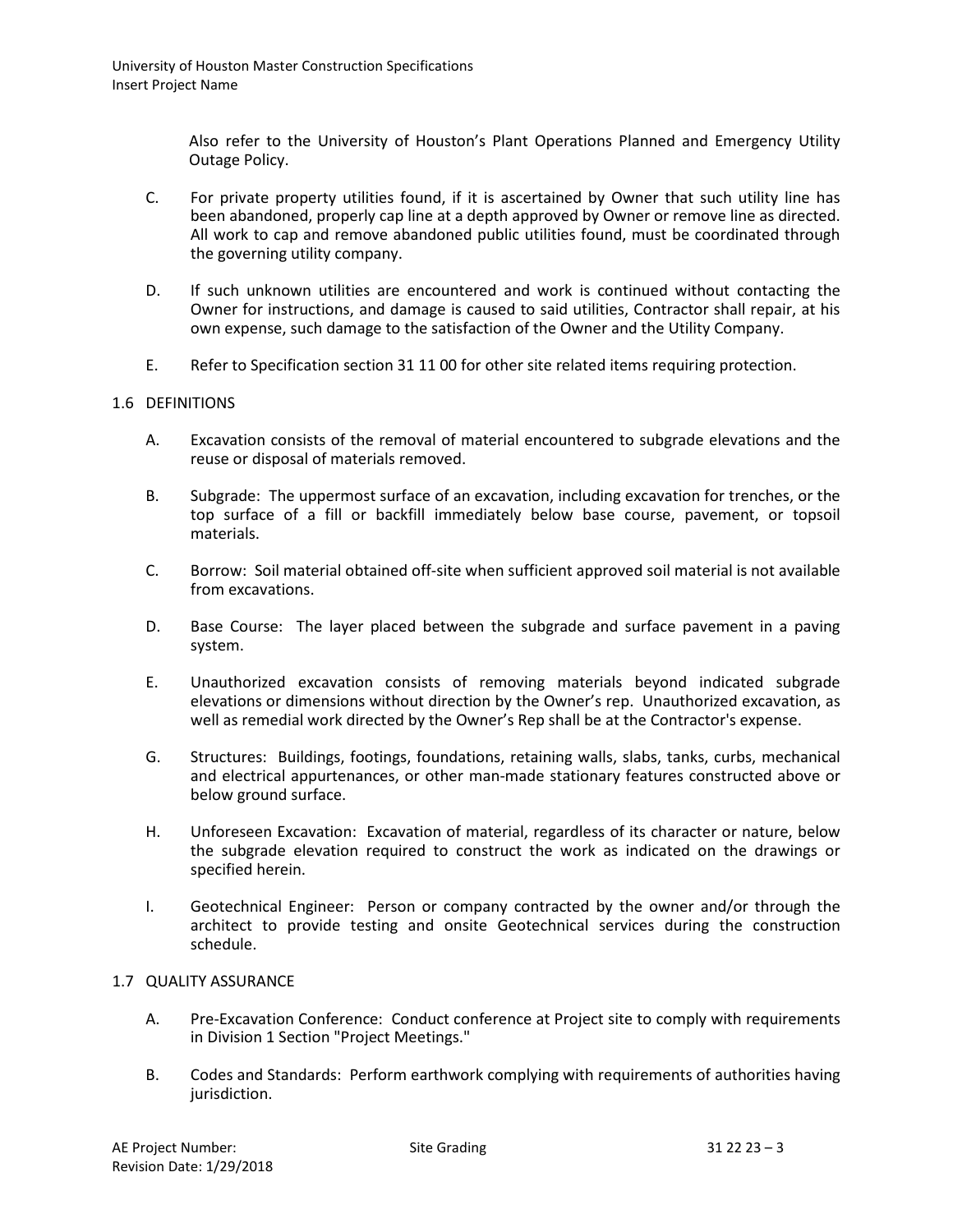- C. Testing and Inspection Service: Owner will employ a qualified independent geotechnical engineering testing agency to classify proposed on-site and borrow soil materials to verify that soils comply with specified requirements and to perform required field and laboratory testing. Contractor responsible to coordinate with the testing agency prior to start of work requiring testing so as to minimize unnecessary cost or delays to the project.
- D. Testing:
	- 1. Owner will retain and pay a qualified Geotechnical engineer to take all field samples and do all laboratory testing necessary to verify compliance of the work to these Specifications or as required by City or other regulatory agencies. The Geotechnical Engineer shall submit results of all testing done during the course of the work to the Owner, Architect, and Contractor.
	- 2. Notify testing lab a minimum of 48 hours in advance of the time testing is required to satisfy requirements of this section.
	- 3. Should testing specified above show work which does not satisfy these Specifications, the Contractor shall pay, through the Owner, for all additional tests required to determine the extent of work that is not satisfactory and for all additional tests necessary to demonstrate compliance with these specifications.
	- 4. All tests shall be performed by the Soil Engineer in accordance with ASTM D 1557, D1556, D2922, D3017, or other test method selected by Geotechnical Engineer.

E. Certification:

1.8 PROJECT/SITE CONDITIONS

A.

# 1.9 SUBMITTALS

- A. Samples: Submit samples of all materials used for Architect's approval wherever specified or as directed by the Architect.
- B. Shoring and Slope Protection Design:
	- 1. Prior to beginning any excavation, submit certification to the Architect that the proposed shoring and slope protection system has been accepted and approved by all governing jurisdictions. Certification shall be signed and sealed by the engineer of record for the shoring design.
	- 2. Provide signed letter from the Geotechnical Engineer stating that the proposed design complies with the recommendations of geotechnical reports.

# PART 2 - PRODUCTS

#### 2.1 SOIL MATERIALS

A. Fill materials and sources must be approved by the Owner. The Contractor is responsible for providing adequate samples and testing results to the Owner for testing and approval.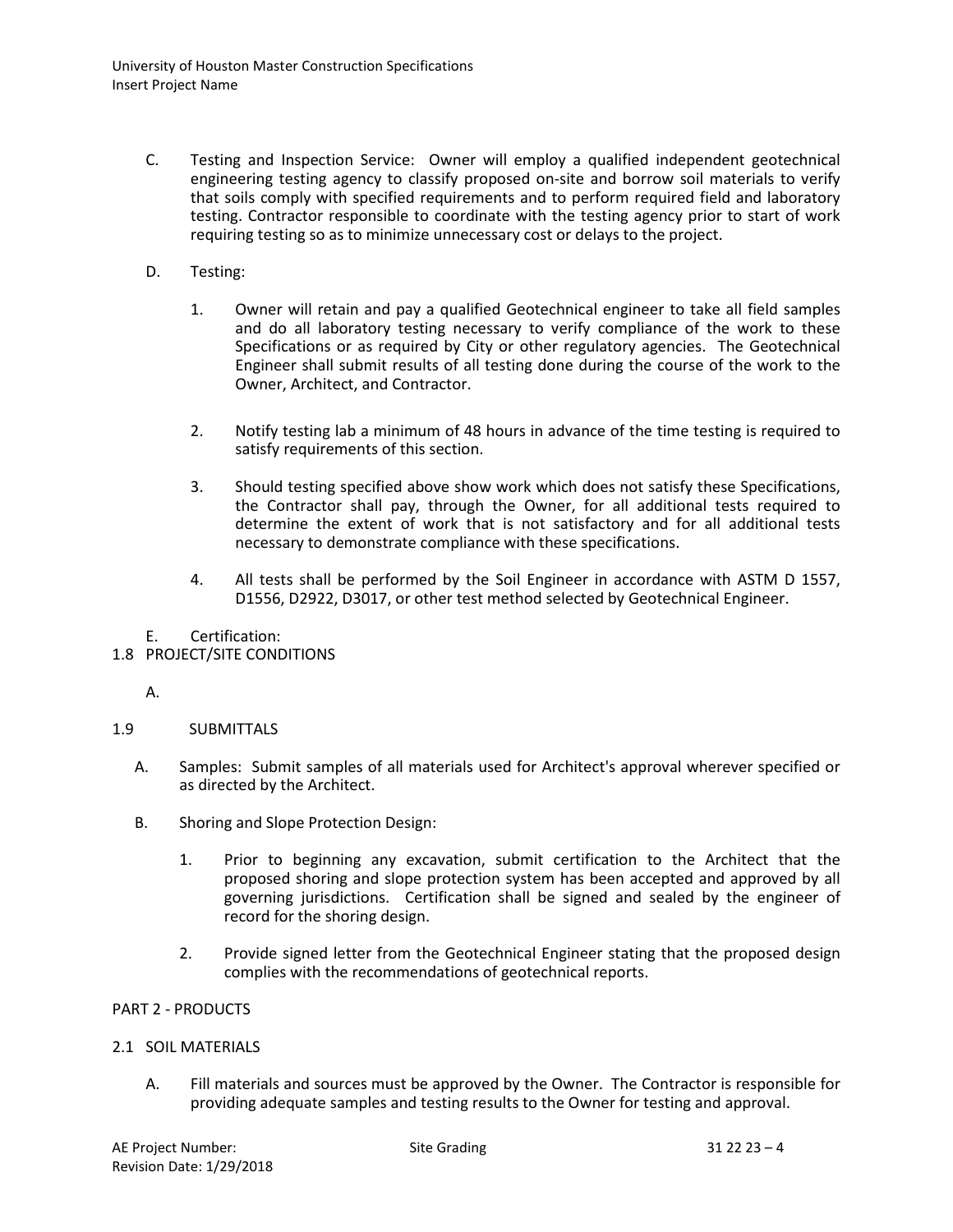- B. Select fill per 2.2 shall be used beneath all site retaining walls and site structures where fill material is required to achieve the grades and elevations on the plans.
- C. General fill per 2.3 material shall be used for fill in landscaping areas not supporting structures. Topsoil per 2.4 shall be spread over landscape areas as needed.
- D. Fill material beneath paving can be per 2.2 and 2.3. Regardless of the fill material used, subgrade treatment shall be chemically stabilized for the thickness specified and detailed in the drawings.
- E. Material excavated onsite may be used as fills, with prior Geotechnical Engineer approval.
	- 1. Site Materials:
		- a. Onsite fill materials shall be free of organic or deleterious products.
		- b.
		- c. Moisture content of existing soils may require adjustment for compaction approval.
- 2.2 SELECT FILL
	- A. The select fill shall consist of sandy clay, lime stabilized clays or clean sand, uniformly graded and free of objectionable material.
		- 1. Sandy Clay Fill: Sandy clay fill shall have a plasticity index between 10 and 20. The fill materials shall be placed in loose lifts not exceeding eight (8) inches in height and compacted to 95 percent of Standard Maximum Density at the proper moisture content for that soil type as defined by ASTM D 698.
		- 2. Lime Stabilized Clay Fill: Lime clays may be stabilized in place or mixed with lime at another location on the site and placed and compacted. Lime stabilization shall be performed in accordance with Section 31 32 13.29 "Lime Stabilization" or 31 32 13.26 Lime-Fly Ash or Fly Ash Stabilization. The percent of lime to be used shall be determined by the testing laboratory at the source prior to acceptance of the material for fill. The material shall be placed in loose lifts not exceeding eight (8) inches in thickness and compacted to 95 percent of Standard Maximum Density at the proper moisture content for that soil type as determined by ASTM D 698.
		- 3. Clean Sand Fill: Clean sand fill is defined as having less than 12 percent passing the No. 200 sieve and less than 12 percent retained on the No. 10 sieve and having a plasticity index below 10. Clean sand fill should be placed in loose lifts 12 inches thick and compacted using vibratory equipment to at least 80 percent relative density as determined by ASTM D 4253 and ASTM D 4254 or other equivalent test method. Where determined necessary by the Owner's testing laboratory or Geotechnical engineer, cement stabilization will be required.

#### 2.3 GENERAL FILL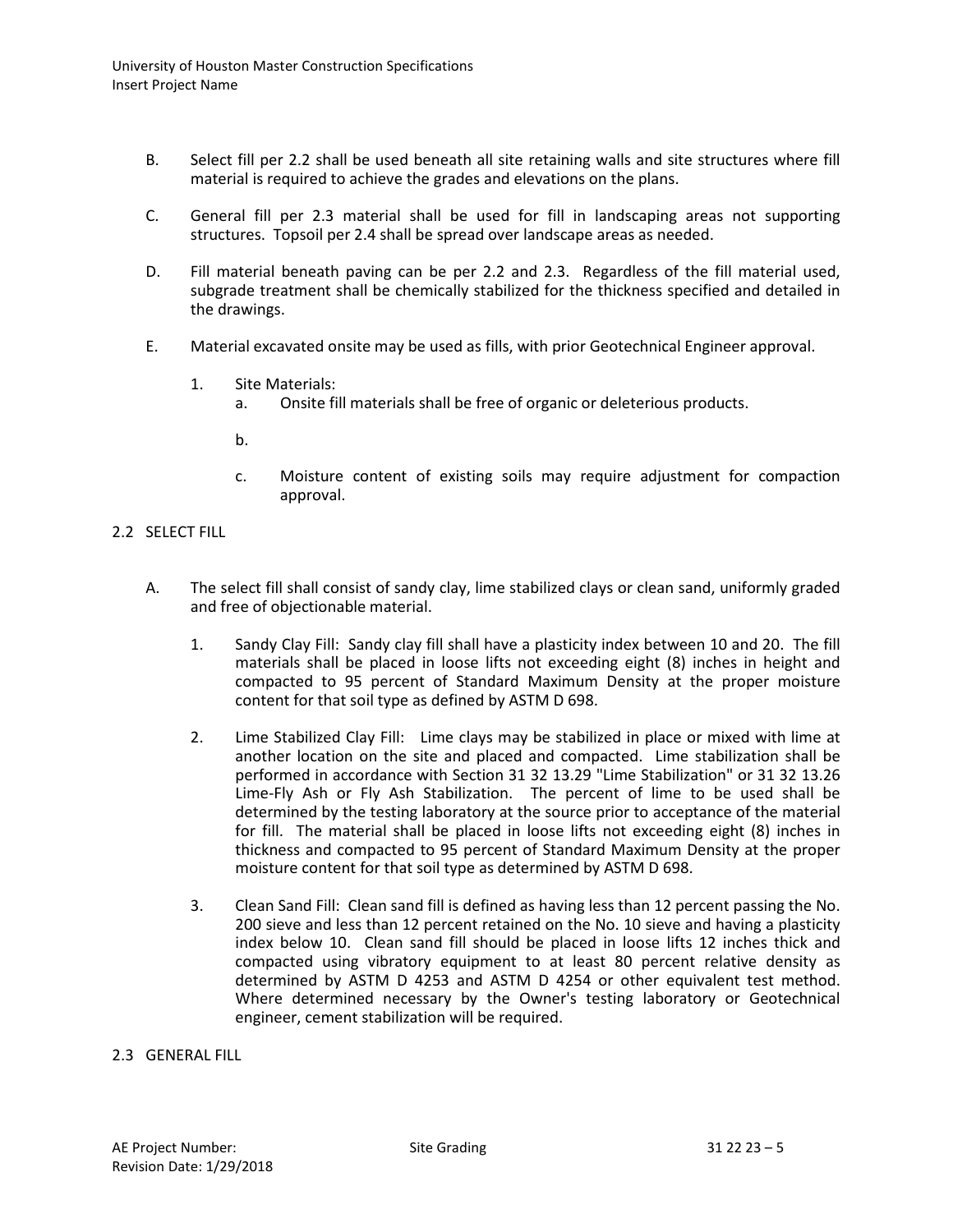University of Houston Master Construction Specifications Insert Project Name

A. General fill material shall be used for fill in landscaping areas not supporting structures, but may be used beneath pavement where approved by the Engineer. General fill material may be any native soil free of debris, trash, rocks over 2 inches in diameter and other objectionable material. General fill shall be placed and compacted in lifts not exceeding 12" in thickness to 95 percent standard density as defined by ASTM D 698. Where called for by the plans or by the landscape specifications, the fill shall be kept sufficiently low to accommodate the proper depth of topsoil and related sod or other vegetation.

# 2.4 TOPSOIL

A. Topsoil material shall be native earthen material suitable for growth of vegetation such as silty and sandy loams. The site stripings may be used as topsoil unless otherwise dictated by the Owner. Topsoil shall be spread over landscape areas to a depth of 4 to 6 inches and compacted to 85 percent of standard density ASTM D 698. Stockpiling of Topsoil may not exceed 6 feet in height.

### 2.5 SPECIAL DRAINAGE MEDIA

- A. All Retaining Wall backfill material shall be clean open-graded crushed rock or gravel, maximum 3/4" particle size in accordance with the Standard Specifications and detail in the geotechnical report.
- B. Drainage Fabric: Nonwoven geotextile, specifically manufactured as a drainage geotextile; made from polyolefins, polyesters, or polyamides; and with the following minimum properties determined according to ASTM D 4759 and referenced standard test methods:
	- 1. Grab Tensile Strength: 110 lbf; ASTM D 4632.
	- 2. Tear Strength: 40 lbf; ASTM D 4533.
	- 3. Puncture Resistance: 50 lbf; ASTM D 4833.
	- 4. Water Flow Rate: 150 gpm per sq. ft.; ASTM D 4491.
	- 5. Apparent Opening Size: No. 50; ASTM D 4751.
- C. Approved Materials
	- 1. Mirafi 140 filter fabric
	- 2. or acceptable substitution.

### PART 3 - EXECUTION

#### 3.1 PREPARATION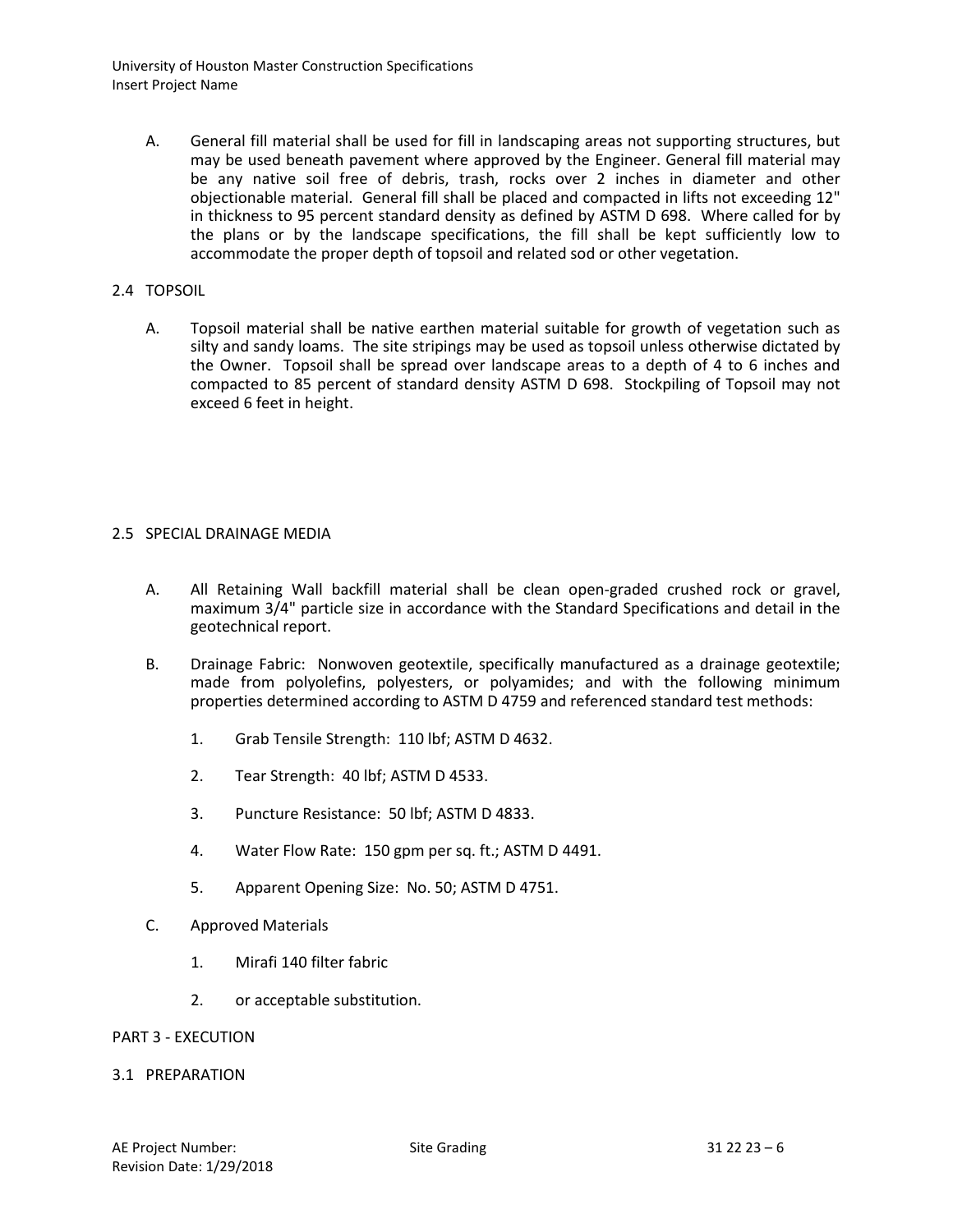- A. Inspection:
	- 1. Prior to performing the work of this Section, carefully inspect the installed work of all other trades and verify that all such work is complete to the point where work may properly commence.
	- 2. Verify that work may proceed in complete accordance with the design.
- B. Discrepancies:
	- 1. In the event of discrepancy, immediately notify the \*[Architect, Engineer].
- C. General
	- 1. Use all means necessary to control dust on or near the site resulting from the performance of the Work. Thoroughly moisten all surfaces to prevent dust being a nuisance to the public, adjacent uses, and concurrent work on site. Moisture level during compaction operations shall not exceed that amount as specified by Geotechnical Engineer.
	- 2. Verify existing grades and dimensions before starting any grading operations. If any discrepancy exists, notify Architect immediately.
	- 3. Use all means necessary to protect all existing features, products, or items designated to remain, as well as all work of this Section. In the event of damage, repair or replace immediately to the approval of and at no additional cost to the Owner.
	- 4. Protect and maintain existing benchmarks throughout the course of the work. Reestablish monuments or stakes disturbed or destroyed during the course of the Work at no additional expense to the Owner.
	- 5. Conduct work so as to avoid injury to persons and damage to adjacent property. Provide appropriate shoring, bracing and barriers, including light when necessary.
	- 6. Coordinate operations with, and provide access to, the Geotechnical Engineer or designated representative during demolition and construction for purposes of testing, investigation and inspection.
- D. Preparation
	- 1. Protect structures, utilities, sidewalks, pavements, and other facilities from damage caused by settlement, lateral movement, undermining, washout, and other hazards created by earthwork operations.
	- 2. Provide erosion-control measures to prevent erosion or displacement of soils and discharge of soil-bearing water runoff or airborne dust to adjacent properties and walkways.
	- 3. Protect subgrade from excessive drying or excessive moisture.

### 3.2 EXCAVATION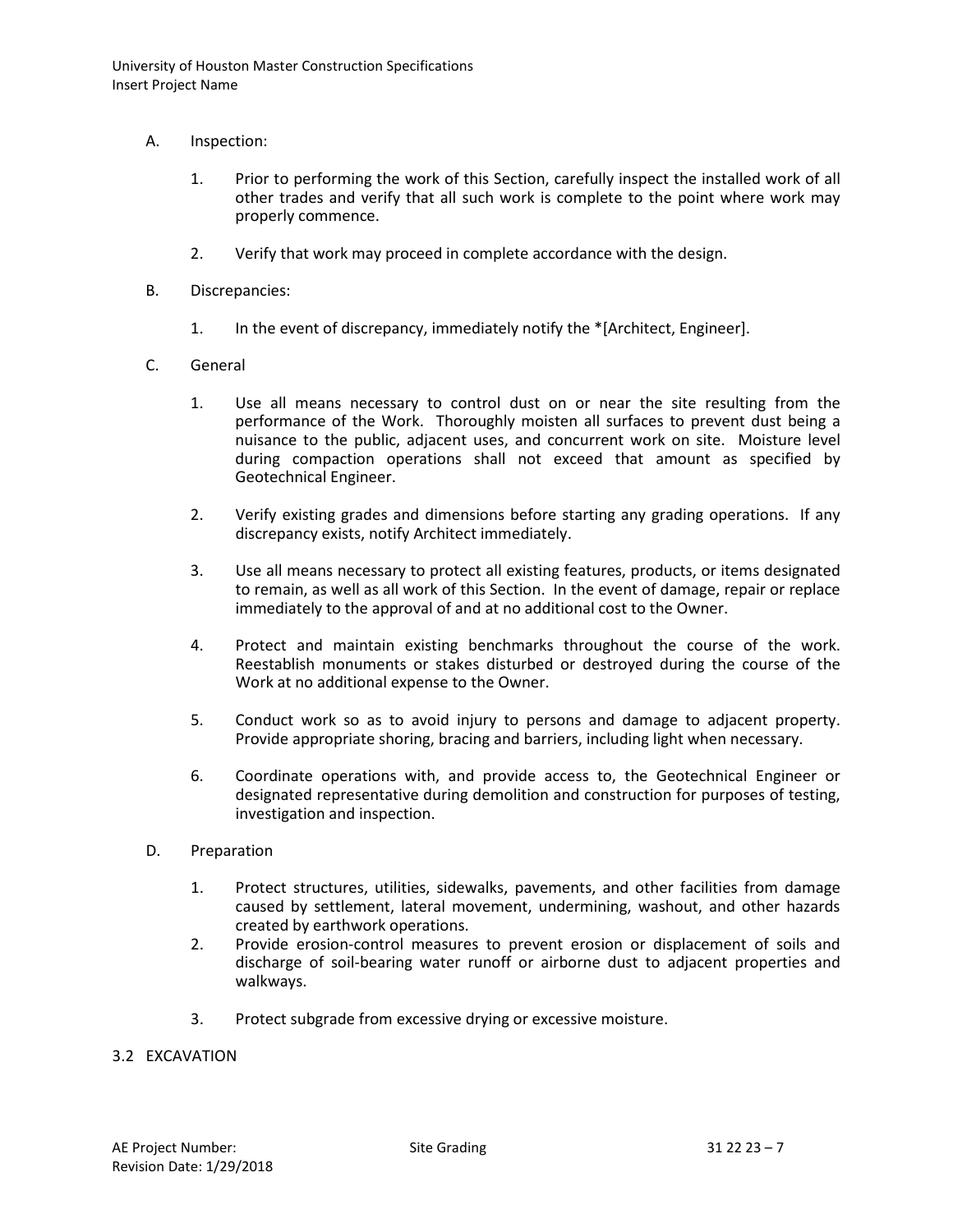- A. General Contractor shall complete all excavation required regardless of the variations in hardness, type, or density of materials encountered, to the dimensions and elevations shown on the drawings. When unsatisfactory material is uncovered, that material shall be removed and replaced with select fill, the extent of such excavation to be directed by the Owner. Unsatisfactory material shall be removed to the stockpile area or from the site as directed by the Owner. Payment for over excavation directed by Owner shall be paid as directed in Division 01 Specifications
	- 1. Unclassified Excavation: Excavation is unclassified and includes excavation to subgrade elevations regardless of the character of surface and subsurface conditions encountered, including rock, soil materials, and obstructions.
		- a. If excavated materials intended for fill and backfill include unsatisfactory soil materials and rock, replace with satisfactory soil materials.
		- b. Remedial work due to over-excavation including provision of suitable and stable backfill meeting the degree of compaction required shall be at the Contractor's expense.
	- 2. Borrow Material: If excavated materials of a suitable nature are not of sufficient quantity to complete the work, contractor may provide borrow material in sufficient quantity to complete the work at Owner's approval at no additional cost to the Owner.
	- 3. Disposing of Excavated Material: Dispose of excess satisfactory soil material and all unsatisfactory soil material and rock obtained from excavations in accordance with the provisions of this Section.
- B. Excavation for Pavement
	- 1. The material exposed after excavation shall be scarified to a depth of six (6) inches and compacted to at least 95 percent of Standard (ASTM D 698) Maximum Density within [-3 to + 5 \*\* percent of optimum moisture content of the soil. Where necessary to achieve the required compaction, stabilization methods as outlined in paragraph 3.2.B.4 of this specification shall be used.
	- 2. Excavation required beneath pavement sections shall comply with elevations and dimensions shown on the plans and detailed sections within a tolerance of plus or minus 0.10 foot. Contractor shall take care not to disturb areas that are designated to be protected or are outside the construction limits. Excavated areas shall be kept free of ground and surface water.
- C. Cut Slopes and Ditches
	- 1. Slopes and grades of ditches shall conform to the plans within a tolerance of plus or minus 0.10 foot. No exposed slopes shall be steeper than three feet horizontal to one foot vertical. Where slope protection is specified or called out on the plans, said protection shall be placed as soon as practical, after exposing the slope. Erosion and sedimentation controls shall be implemented in all cut areas as specified in Section 31 25 13 Erosion and Sedimentation Control.

#### 3.3 FILL AND BACKFILL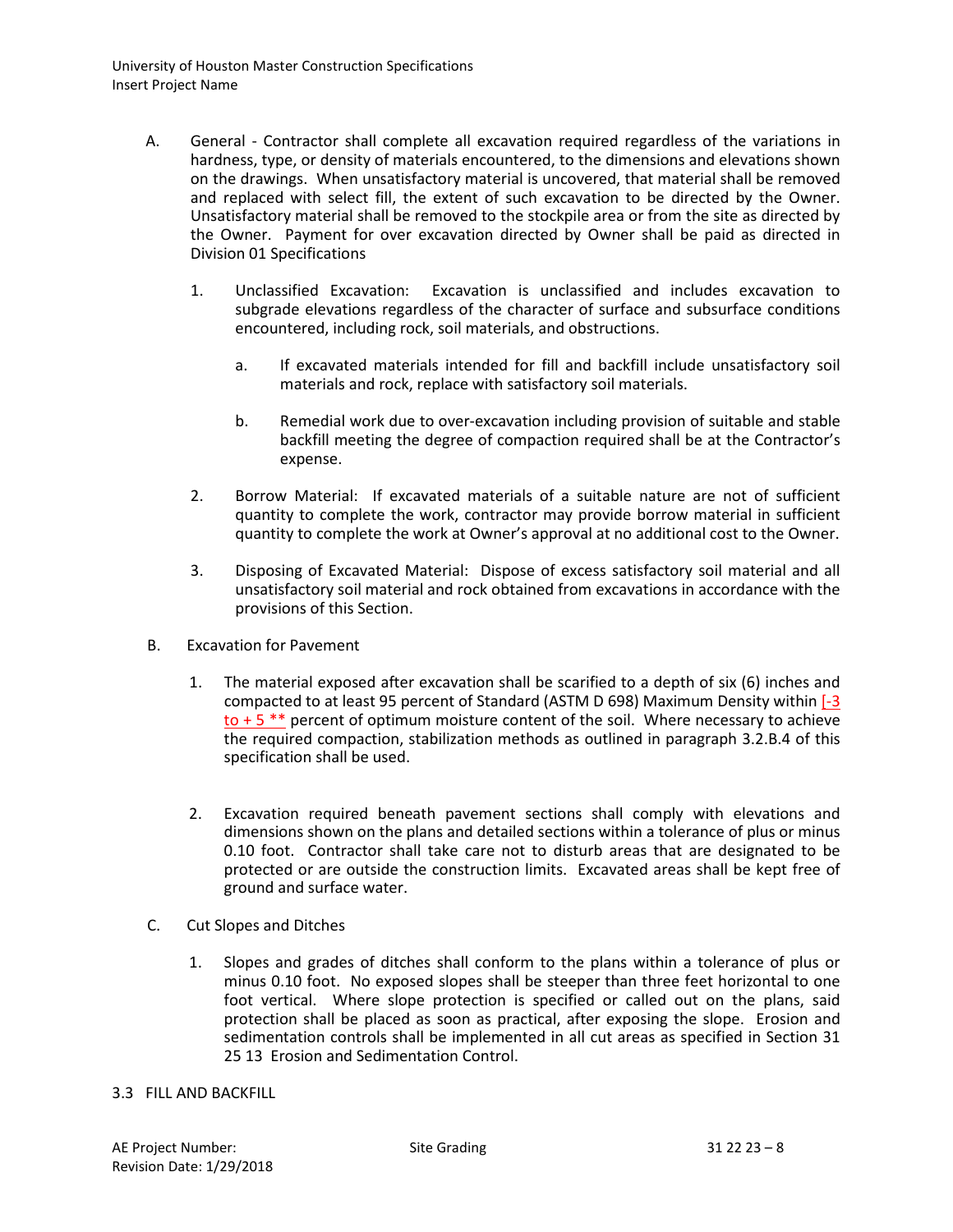- A. Placement
	- 1. Fill material shall be placed in loose lifts not exceeding eight (8) inches for areas beneath site structures and pavement, and twelve (12) inches for landscape areas not supporting structures. Fill areas shall be compacted to 95 percent of Standard Maximum Density at the proper moisture of that soil as defined by ASTM D 698.
	- 2. Each lift shall be thoroughly compacted and shall have obtained satisfactory density prior to proceeding with the next lift.
	- 3. The top six (6) inches of material beneath vehicular pavement shall be  $*$  stabilized after placement as shown in the details.
	- 4. Material shall be free of trash and rocks over three (3) inches in diameter.
	- 5. Fill shall be brought up to the proper elevations as determined from the lines, grades, sections and elevations shown on the plans.
- B. Site Retaining Wall/Structure Backfill:
	- 1. Place granular material as engineered backfill at all building and site retaining walls.
	- 2. For precast site retaining walls, install specified gravel and filter fabric prior to backfill installation. Position according to manufacturers recommendations
	- 3. Place in accordance with applicable portions of the Standard Specifications.
	- 4. Compact per approved methods, using hand operated compaction equipment. Compact to at least 90% per ASTM D1557.
- C. Compaction and Finishing
	- 1. Suitable compaction equipment commonly used to meet the requirements for this type of compaction work should be used.
	- 2. The finished surface shall be reasonably smooth, compacted, and free from irregular surface changes. The surface grade shall be consistent with the drainage intent shown on the plans such that no unwanted ponding shall occur.
	- 3. Surface shall not be more than 0.10 feet above or below the established grade, and all ground surfaces shall vary uniformly between indicated grades.
	- 4. Cut material from the site may be used for fill material if approved by Owner. Where cut material is used as fill, each lift of such material shall be properly mixed to obtain a uniform material, with clay being the predominant material when mixed with silt, maintaining a plasticity index less than 20.
		- a. Lime stabilization shall be used for clay material and shall conform to Section 31 32 13.19 - Lime Stabilization or 31 32 13.26 Lime-Fly Ash or Fly Ash Stabilization.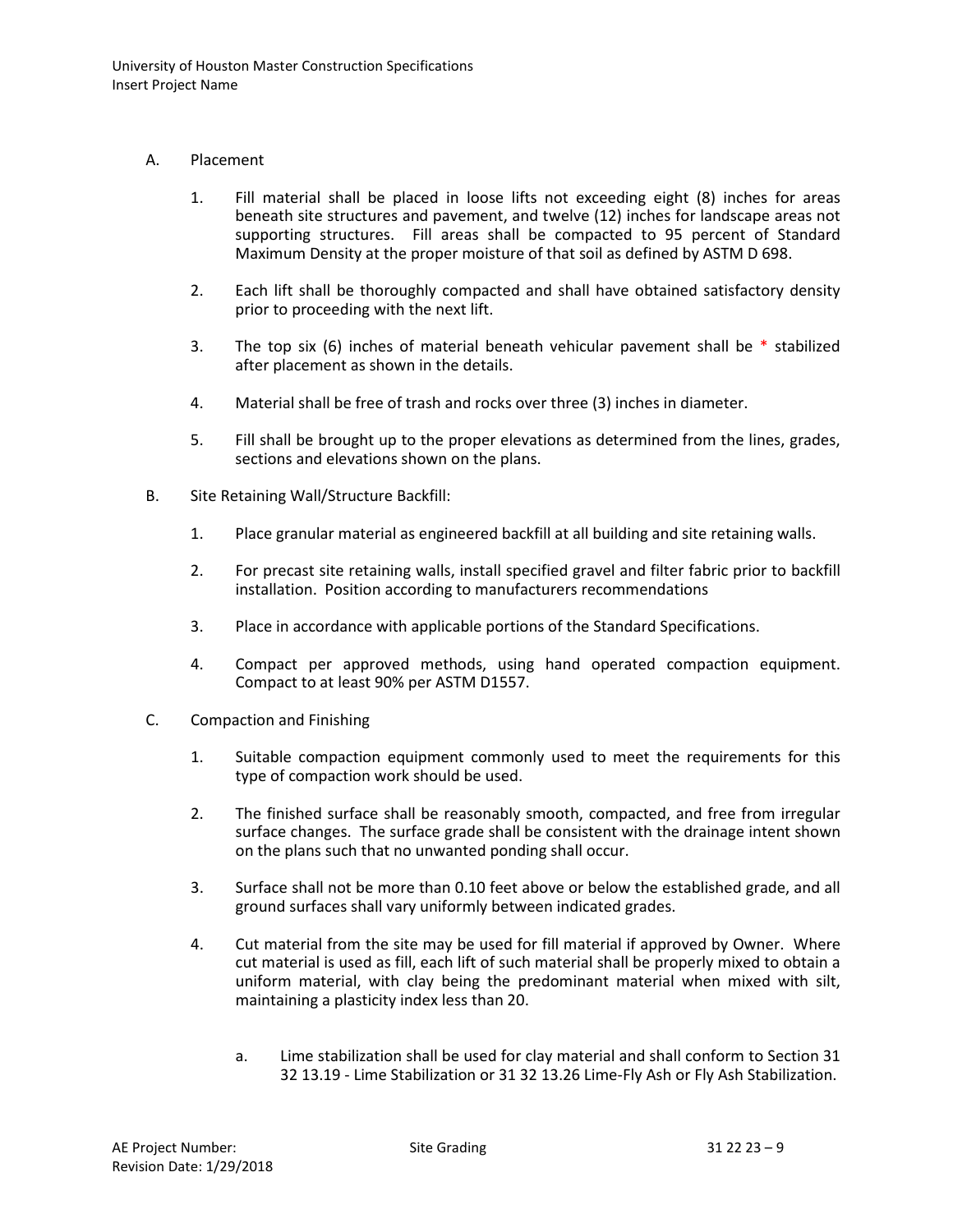b. Cement stabilization shall be used for sandy or silty materials and shall conform to Section 31 32 13.16 - Cement Stabilization.

### 3.4 EROSION & PROTECTION

- A. There shall be at all times adequate protection to newly graded areas to prevent soil erosion as provided in Section 31 25 13, Erosion and Sedimentation Control.
- B. Soil erosion that occurs prior to acceptance of the work shall be repaired at no expense to the Owner.
- C. Protecting Graded Areas: Protect newly graded areas from traffic, freezing, and erosion. Keep free of trash and debris.
- D. Repair and reestablish grades to specified tolerances where completed or partially completed surfaces become eroded, rutted, settled, or where they lose compaction due to subsequent construction operations or weather conditions.
	- 1. Scarify or remove and replace soil material to depth as directed by Owner's Testing and Inspection Service; reshape and re-compact.
- E. Where settling occurs before Project correction period elapses, remove finished surfacing, backfill with additional soil material, compact, and reconstruct surfacing.
	- 1. Restore appearance, quality, and condition of finished surfacing to match adjacent work, and eliminate evidence of restoration to the greatest extent possible.

### 3.5 GRADING

- A. Rough Grading
	- 1. Cut and fill shall be left sufficiently high to require cutting by fine grading.
	- 2. Grade to subgrade depths required for construction of finished surface materials and for controlled internal drainage of site.
- B. Fine Grading
	- 1. Fine grading shall conform to elevations required to insure finished elevations as indicated on the drawings.
	- 2. Provide a smooth transition between adjacent existing grades and new grades
- C. Slope grades to direct water away from buildings and to prevent ponding at a minimum of 5% grade for the initial 20 feet, as shown on the drawings or as directed by architect. Maximum cross slope for all walkways shall be 2% for disabled access. Finish subgrades to required elevations within the following tolerances:
	- 1. Lawn or Unpaved Areas: Plus or minus 0.1 foot (1.2 inches)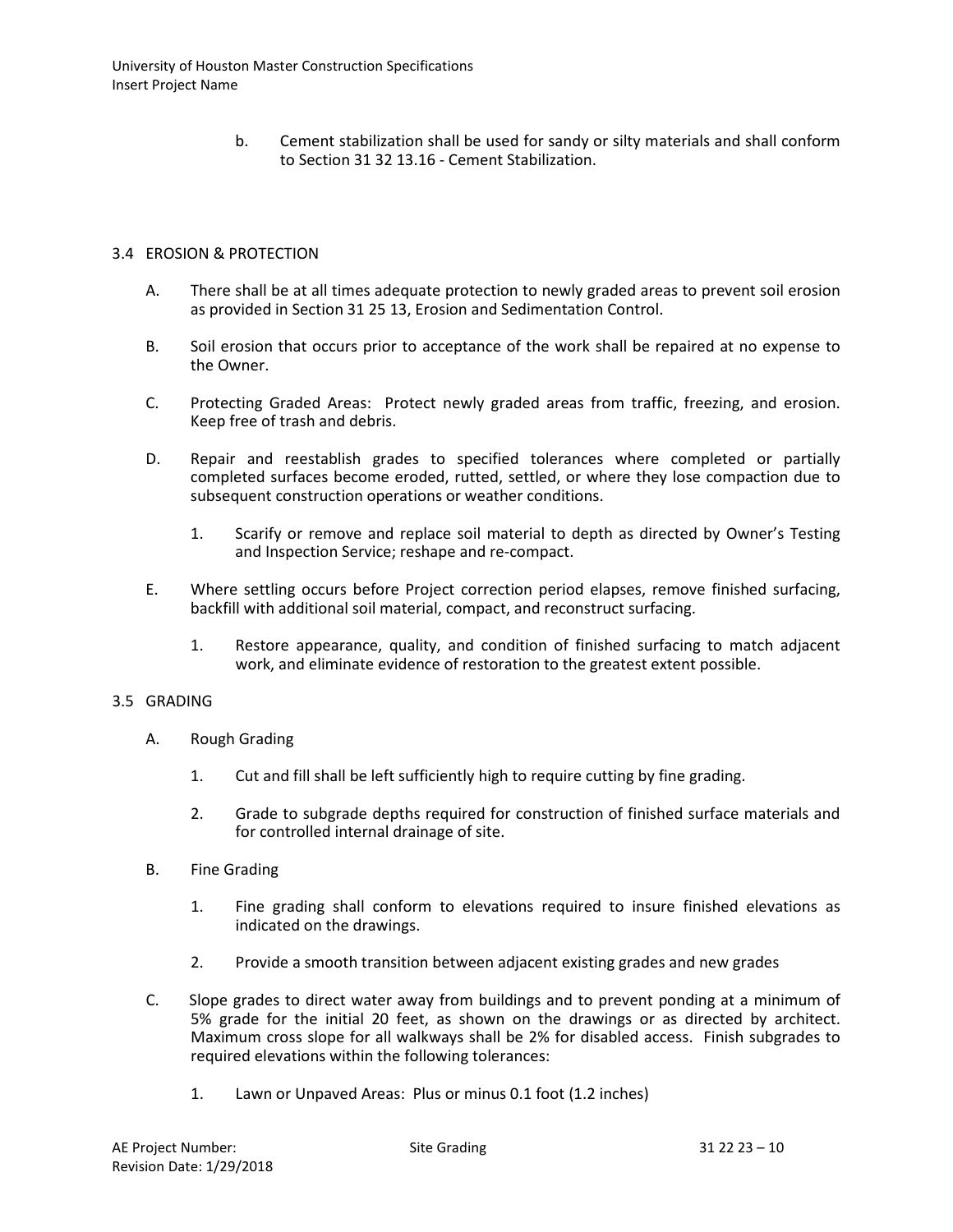- 2. Walks: Plus or minus ½ inch
- 3. Pavements: Plus or minus ½ inch

### 3.6 TESTING AND INSPECTION

- A. Testing of Materials and Installed Work
	- 1. Materials and installed work require testing to show that the specifications for the materials and work have been met. The Owner may, at the Owner's expense, take random tests on materials and installed work. The Contractor shall allow free access to material stockpiles and facilities at all times. In fill areas each lift must be tested and approved before proceeding on the next lift. Tests, not specifically indicated to be done at Owner's expense including the retesting of rejected materials and installed work, shall be done at the Contractor's expense.
		- a. Testing to be provided by Owner
			- i. All tests
		- b. Testing to be provided by Contractor
			- i. All retesting for areas failing the first test.
- B. Contractor shall notify Owner's testing laboratory 24 hours in advance of beginning any earth work operations and coordinate testing schedules to meet these specifications.
- C. Maximum density tests per ASTM D 698 shall be taken on all fill materials at a rate of one test for each type of soil to be used and at least one test for every 1000 cubic yards of fill.
- D. Field density tests per ASTM D 1556 or ASTM D 2922 shall be taken on all fill material at a rate of one test for every 10,000 square feet and at least one test per lift.
- E. All imported fill material shall be approved prior to importing.

### 3.7 DUST ABATEMENT

- A. The Contractor shall comply with applicable Federal, State, and local laws and regulations concerning the prevention and control of dust pollution.
- B. During the performance of the work required by these specifications or any operations appurtenant thereto, whether on right-of-way provided by the Owner or elsewhere, the Contractor shall furnish all the labor, equipment, materials, and means required, and shall carry out proper and efficient measures wherever and as often as necessary to reduce the dust nuisance, and to prevent dust which has originated from the contractor's operations from damaging crops, orchards, cultivated fields, and dwellings, or causing a nuisance to persons. The Contractor will be held liable for any damage resulting from dust originating from the contractor's operations under these specifications.
- C. Dust Control shall be accomplished by one of the following methods: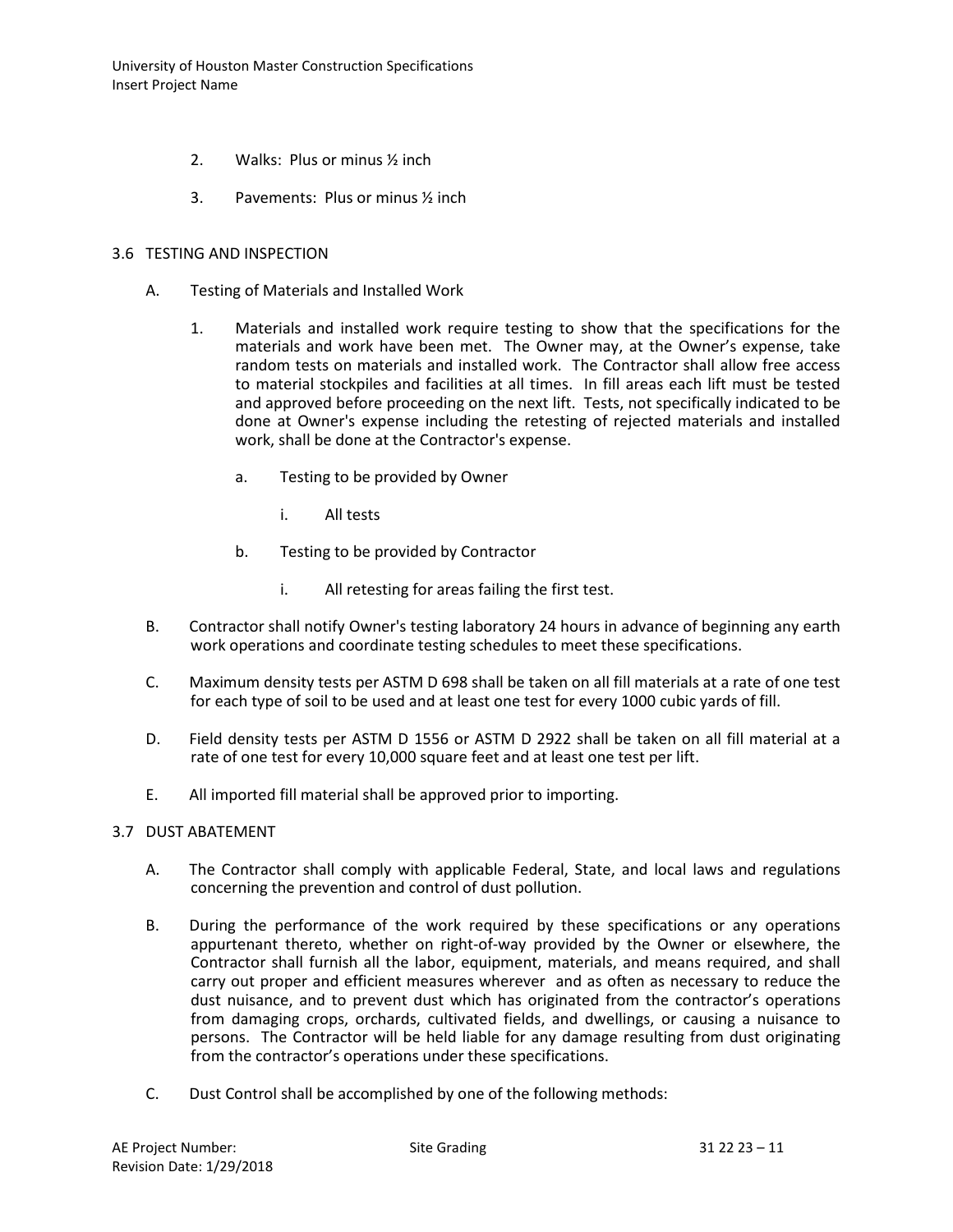- 1. Whenever ordered by the Owner, the Contractor shall furnish and distribute over the traveled road surfaces, which have not yet been fully restored, an application of Calcium Chloride. The material used shall be Regular Flake Calcium Chloride having a minimum chemical content of Calcium Chloride of 77%. Unless otherwise specified or ordered by the Owner, rate of application shall be three (3) pounds per square yard of surface covered.
- 2. Whenever ordered by the Owner, the Contractor shall apply on traveled road surfaces "Bituminous Surface Treatment" in accordance with the current Texas Standard Specifications for Construction of Highways, Streets and Bridges.
- D. The cost of sprinkling or of other methods of reducing formation of dust shall be included in the prices bid in the schedule for other items of work.
- 3.8 STORAGE OF SOIL MATERIALS
	- A. Stockpile borrow materials and satisfactory excavated soil materials. Stockpile soil materials without intermixing. Place, grade, and shape stockpiles to drain surface water. Cover to prevent windblown dust.
		- 1. Stockpile soil materials away from edge of excavations. Do not store within drip line of remaining trees.
		- 2. Stockpile Topsoil may not exceed 6 feet in height.

#### 3.9 FIELD QUALITY CONTROL

- A. General: Testing shall be the responsibility of the Owner and costs of initial testing shall be paid by Owner. Cost of all subsequent testing necessary due to non-compliance with specifications shall be paid by Contractor.
- B. Density Test:
	- 1. Density tests shall be performed by an approved commercial testing laboratory approved per ASTM D 1557.
	- 2. Tests shall be performed in accordance with the referenced Standards.
	- 3. Field and laboratory tests for moisture-density relations shall be determined in accordance with ASTM D 1557. The frequency and location of field density tests will be determined by the Geotechnical Engineer.
	- 4. Trenches improperly compacted shall be reopened to the depth directed, then refilled and compacted to the density specified at no additional cost to the Owner.

## 3.10 DRAINAGE CONTROLS

A. Provide all necessary temporary apparatus, pumps, curbs or ditches as required to divert or convey water from any source away from the Work. Do not allow water from any source to accumulate within or damage earthwork.